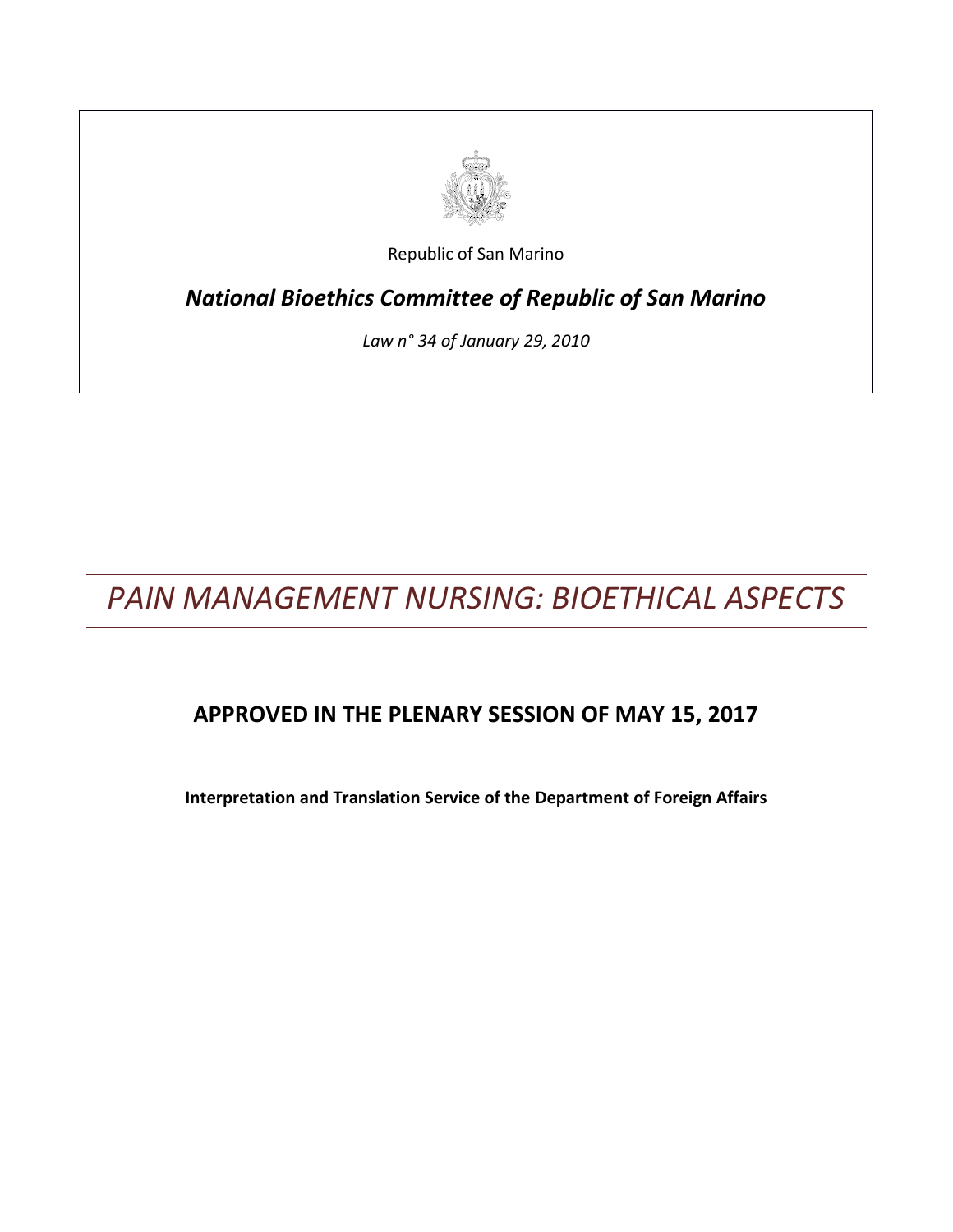## <span id="page-1-0"></span>**CONTENTS**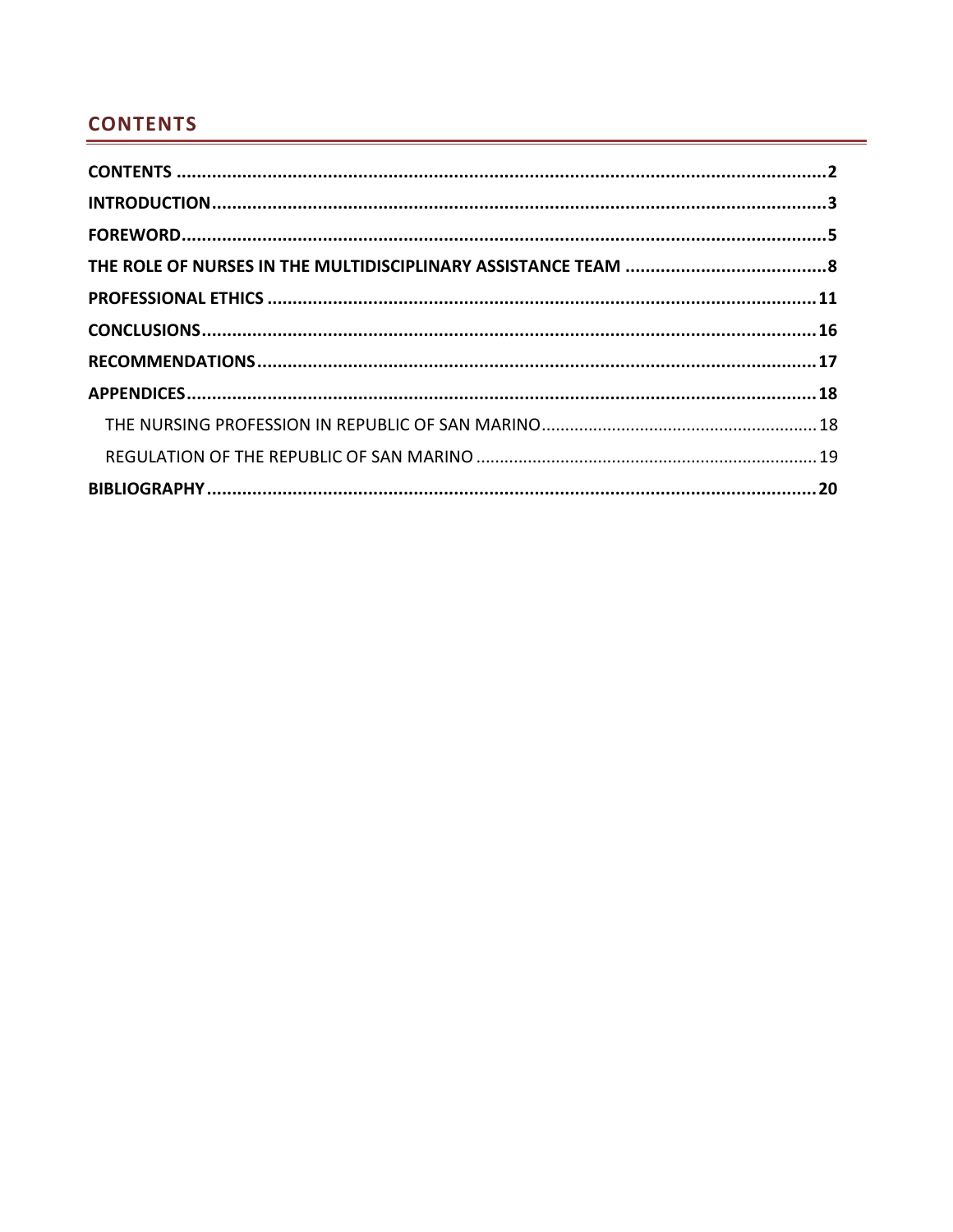## <span id="page-2-0"></span>**INTRODUCTION**

Discussing the topic of pain requires unique knowledge and establishes some difficulties in terms of comprehension and sharing.

The reason for this is that the experience of pain involves, without distinction, the person in his body, psyche and environment.

The evolution of scientific knowledge has contributed to a cultural enrichment by introducing the concept of care in the path which leads to a desired healing. In the oldest sense of the word, according to the meaning which Igino would have wanted to attribute to the original myth of *Cura<sup>1</sup>* , man, as a mortal being, has the need for attention and accompaniment in order to provide for his own needs in every moment of his life.

In this holistic definition of the *cura*, that encompasses the suffering person and his family nucleus, treating pain becomes inevitably multidisciplinary and multimodal.

On the inside of this treatment team, the nursing role assumes a fundamental and unique position due to the proximity to the patient and his kin, often becoming the confidant and natural go-between with the physician.

The CSB has considered it appropriate to affront the problem of managing pain and suffering since the beginning of its mandate in choosing to elaborate a report which is completely centered on nursing care in order to underscore its high bioethical relevance.

This effort intends to bring its particular contribution to international bioethical consideration regarding pain which, although substantial, in smaller measure has dealt with this theme in the nursing prospective.

The choice of CSB in this sense has been the natural progression of a collaboration undertaken with the AIS (Associazione Infermieristica Sammarinse: San Marino Nursing Association) following the request of this Association to activate a partnership and to receive a support for the underwriting of its Code of Ethics, the first in San Marino nursing history, approved by the CSB in the March 13, 2017 session.

Following the considerations brought forth in these work sessions with representatives from the AIS, the CSB decided to elaborate upon the dissertation of nursing care regarding pain, a subject which nurses have shown a particular sensibility and which a specific article within the Code of Ethics has been dedicated:

"The nurse shall strive to prevent, monitor, and alleviate a person's pain and suffering utilizing all necessary treatments"(art.23).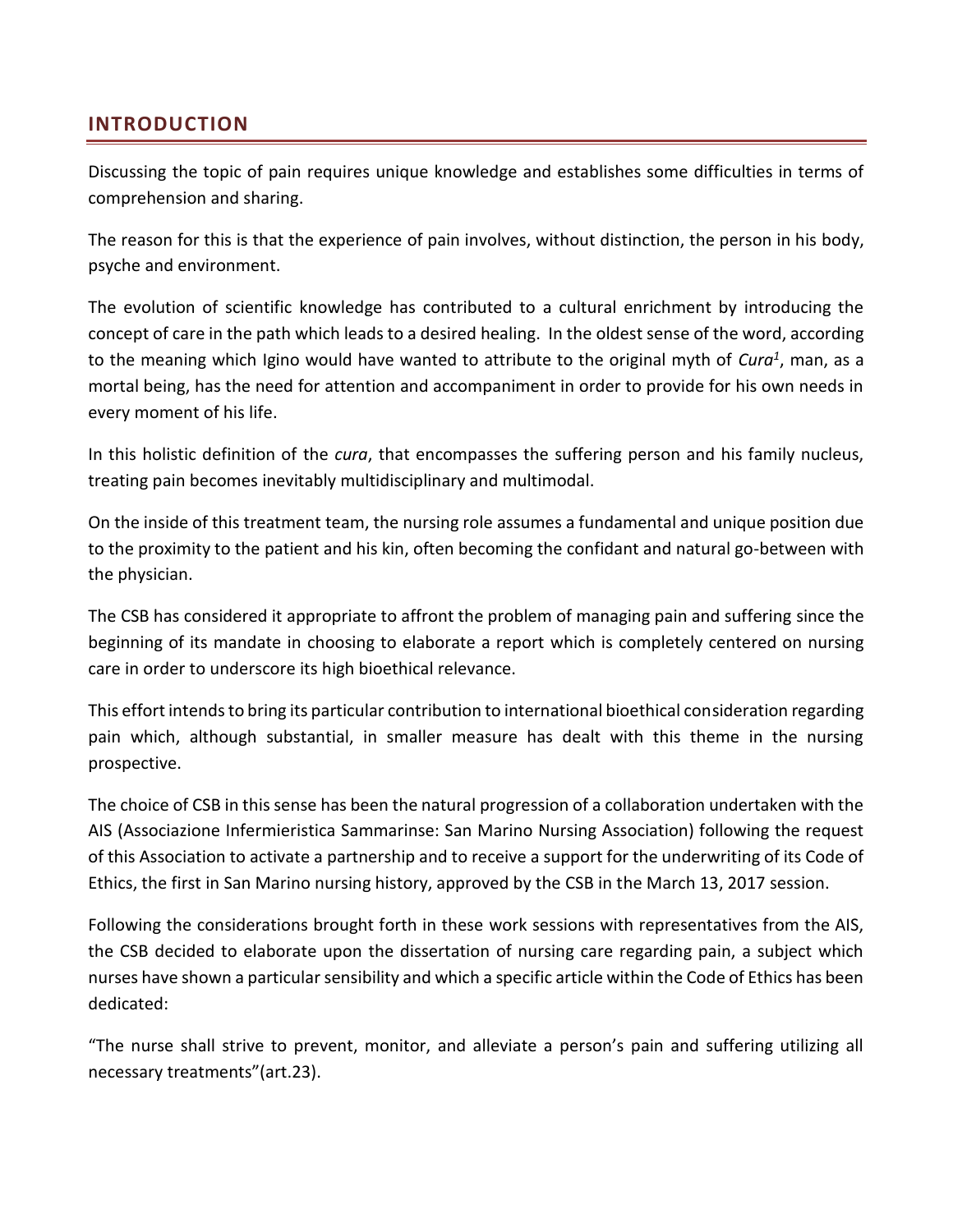This document intends to bring into focus the distinctive features of the nurse's role within the multidisciplinary team by recommending a specific and continuous education in this sector which permits the nurse to implement an integrated evaluation of pain, recognizing the subjective component, and attributing to his/her care an urgent clinical priority.

Such education must allow nurses to approach the patient and his/her family in contributing to fostering adequate communication and allowing the person to be truly aware of the relative risks and benefits.

The document dedicates particular attention to nursing care in *liminae vitae*, defining with clarity some concepts of particular complexity such as that of discontinuation, extraordinary life saving measures, and therapeutic abandonment in order to guarantee to each patient the respect of the principle of autonomy and to the multidisciplinary team a correct allocation of resources.

Among the concluding recommendations the CSB remarks upon the necessity of guaranteeing the nurse a continuous support, even within the team, with the goal of preventing burnout considering the emotional impact involved in accompanying the sick person in his/her care.

The document is enriched by an attachment which describes the history of the nursing profession in the Republic of San Marino.

The work group, established in October 2016, was coordinated by Dr. Nicolino Monachese and by Vice president, Professor Luisa Borgia. Also joining were Professor Carlo Bottari, Professor Adriano Tagliabracci and Doctor Salvatore D'Amato (in the role of external expert to the CSB). The group also availed itself of the contribution of Dr. Stefania Ansaloni. 1

The CSB would like to thank the Presidency of IPASVI Italy (National Federation of Nursing Colleagues) which, with the proxy of Dr. Laura D'Addio, accepted the invitation for the preliminary hearing of the operations during which important points to consider originated.

The CSB also wishes to thank Dr. Marina Minutillo for the translation of the introduction end technical terminology.

The document was unanimously approved in the May 15, 2017 session of the CSB by those present: Luisa Borgia, Carlo Bottari, Carlo Daniele, Nicolino Monachese, Monica Tonelli, Verter Casali, don Gabriele Mangiarotti, Francesco Carinci and Renzo Ghiotti. Those absent from the session, President Virgilio Sacchini, Adriano Tagliabracci and Giorgio Cantelli Forti communicated their acceptance.

> Vice President CSB And President of the Same in the Session of May 15, 2017 *Luisa Maria Borgia*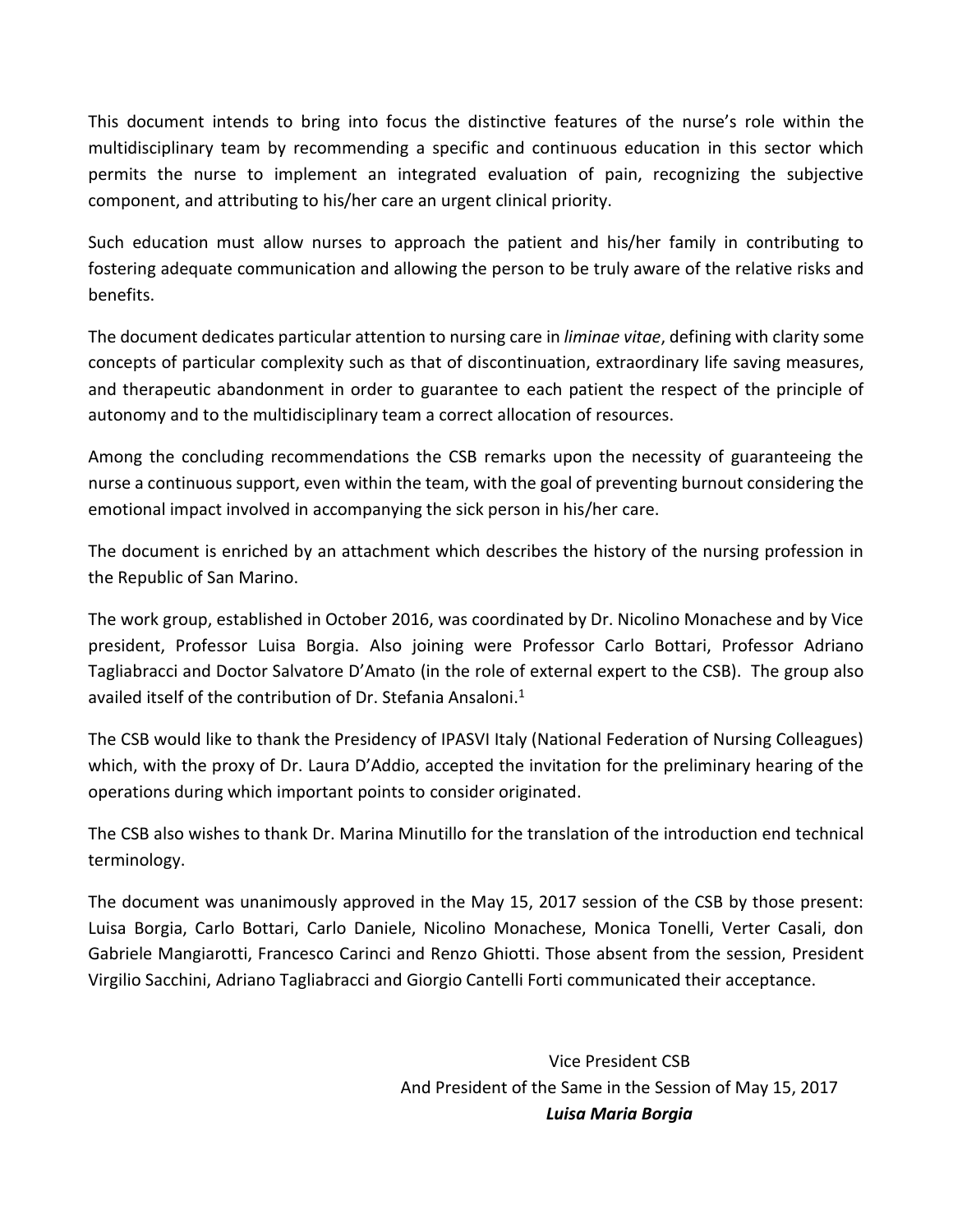#### <span id="page-4-0"></span>**FOREWORD**

 $\overline{a}$ 

Since 1986, the World Health Organization, in noting that pain can be alleviated in more than 90% of patients with a simple and systematic approach, has proposed guidelines modulated according to the intensity of pain to be treated (three scales which provide, at the lowest intensity level, for non-opioid drugs, NSAIDs, weak opioids and then strong opioids, accompanied by adjuvants).

It has also urged governments to ensure the availability of analgesics and to review controls on opioids to make them actually available in the necessary quantities.

A research study conducted in 16 European nations, which interviewed more than 46,000 people in order to investigate the prevalence, severity and treatment of chronic pain and its impact on daily life, highlighted that pain in Europe is a devastating and widespread problem. At least 75 million people one out of every 5 adults – do not have the possibility to exercise their right to effective treatment. The variety of behaviours is as impressive as the total number of people forced to endure pain they would rather not experience and which could be easily relieved  $1$ .

Nonetheless, pain is still one of the most common reasons why people seek the assistance of a healthcare professional.

Given the importance of this issue, which nurses are faced with every day in their daily activities, and the impact that pain has on the psychological and physical health of the patient, it is a primary professional objective for nurses to be able to make an integrated assessment of pain.

It is therefore clear that nurses should have specific skills in managing pain and suffering.

As a consequence, the assessment and treatment of pain must be part of the culture of any healthcare professional, so that all members of a multidisciplinary and multi-professional team are able to make their own contribution, based on knowledge, skills and specific responsibilities attached to their role.

In medicine pain relief has always been an objective to be jointly pursued by healthcare professionals and patients. However, while in traditional medicine pain was only a symptom of disease, in modern medicine pain has changed its *status* and has become a disease in and of itself.

This document is not aimed at considering the interconnections between pain and religion (break of the link among pain, guilt and atonement), between pain and biology (pain as a useful, but sometimes counterproductive signal) and between pain and psychology (relationship between pain and suffering,

[Breivik H,](https://www.ncbi.nlm.nih.gov/pubmed/?term=Breivik%20H%5BAuthor%5D&cauthor=true&cauthor_uid=16095934) [Collett B,](https://www.ncbi.nlm.nih.gov/pubmed/?term=Collett%20B%5BAuthor%5D&cauthor=true&cauthor_uid=16095934) [Ventafridda](https://www.ncbi.nlm.nih.gov/pubmed/?term=Ventafridda%20V%5BAuthor%5D&cauthor=true&cauthor_uid=16095934) V, [Cohen R,](https://www.ncbi.nlm.nih.gov/pubmed/?term=Cohen%20R%5BAuthor%5D&cauthor=true&cauthor_uid=16095934) [Gallacher D.](https://www.ncbi.nlm.nih.gov/pubmed/?term=Gallacher%20D%5BAuthor%5D&cauthor=true&cauthor_uid=16095934), [Eur J](https://www.ncbi.nlm.nih.gov/pubmed/16095934) Pain. 2006 May;10(4):287-333. Epub 2005 Aug 10. *Survey of chronic pain in Europe: prevalence, impact on daily life, and treatment.*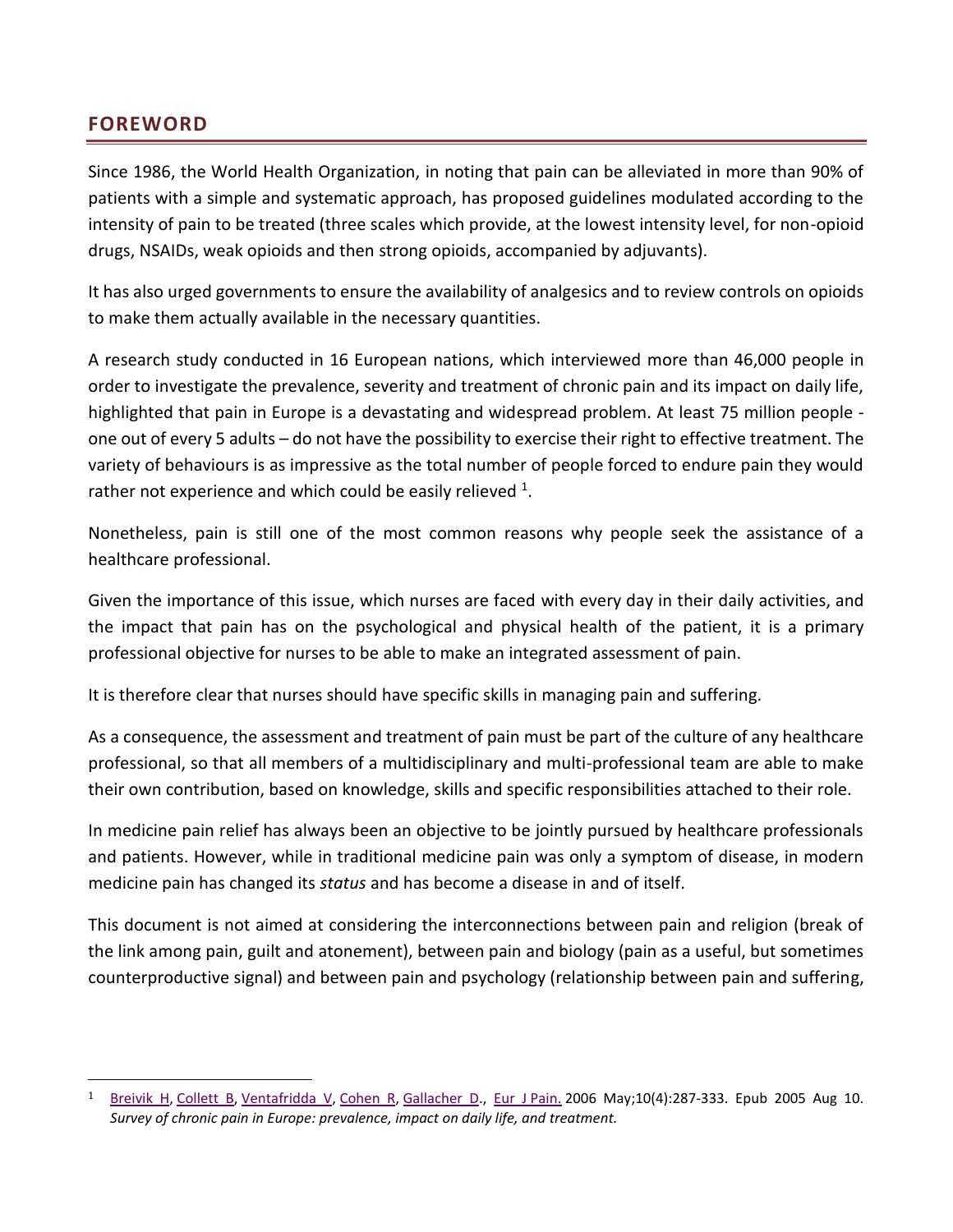both physical and mental) but that of reaffirming that the fight against pain, understood as a mental and physical disease, falls within the primary tasks of medicine and society <sup>2</sup>.

This has required a multidisciplinary approach to pain medicine, recognising pain as the "fifth vital parameter"<sup>3</sup>, and a continued commitment of the scientific community to ensure that all healthcare professionals treat pain by using the means available to them in order to improve the quality of life of patients.

This approach in treating pain has been developed by healthcare specialists in anaesthesiology since the Second World War principally due to the need of analgesia during and after a surgical operation. Subsequently, this approach has also been applied to cancer patients.

At that time, these were the two main areas where medicine was used to effectively relieve pain as a "symptom".

The development of neuroscience in the twentieth century, flanked by the evolution of medicine and surgery, generated increased interest in this issue.

The *International Association for the Study of Pain* (IASP) was established in 1973 and held its first World Congress in Florence in 1975. In 1976, its Italian chapter, i.e. the Italian Association for the Study of Pain (AISD), was set up and in 2008 the San Marino Association for the Study of Pain (ASSD)<sup>4</sup> was created as the national IASP Chapter of the Republic of San Marino.

Over the past forty years the evolution of pain medicine has been constant, with an increasing number of clinicians worldwide interested in this discipline including the participation of all medical specialties which, though not dealing exclusively with the diagnosis and treatment of pain, are engaged daily in providing care to patients with painful diseases.

As a consequence, many health disciplines have focused part of their training on pain treatment by establishing new objectives and *modus operandi*.

Contemporary medicine bases its approach to pain on some paradigms:

- the recognition of pain as a "disease";

4 [www.assdolore.org](http://www.assdolore.org/)

 $\overline{\phantom{0}}$ 2 Italian Committee for Bioethics, *Pain therapy: bioethical guidelines,* Presidency of the Council of Ministers, Rome, 30 March 2001 [\(http://bioetica.governo.it/en/icb-work/the-opinions-and-responses/2001/\)](http://bioetica.governo.it/en/icb-work/the-opinions-and-responses/2001/).

 $3$  With arterial blood pressure, heart rate, respiratory rate and body temperature.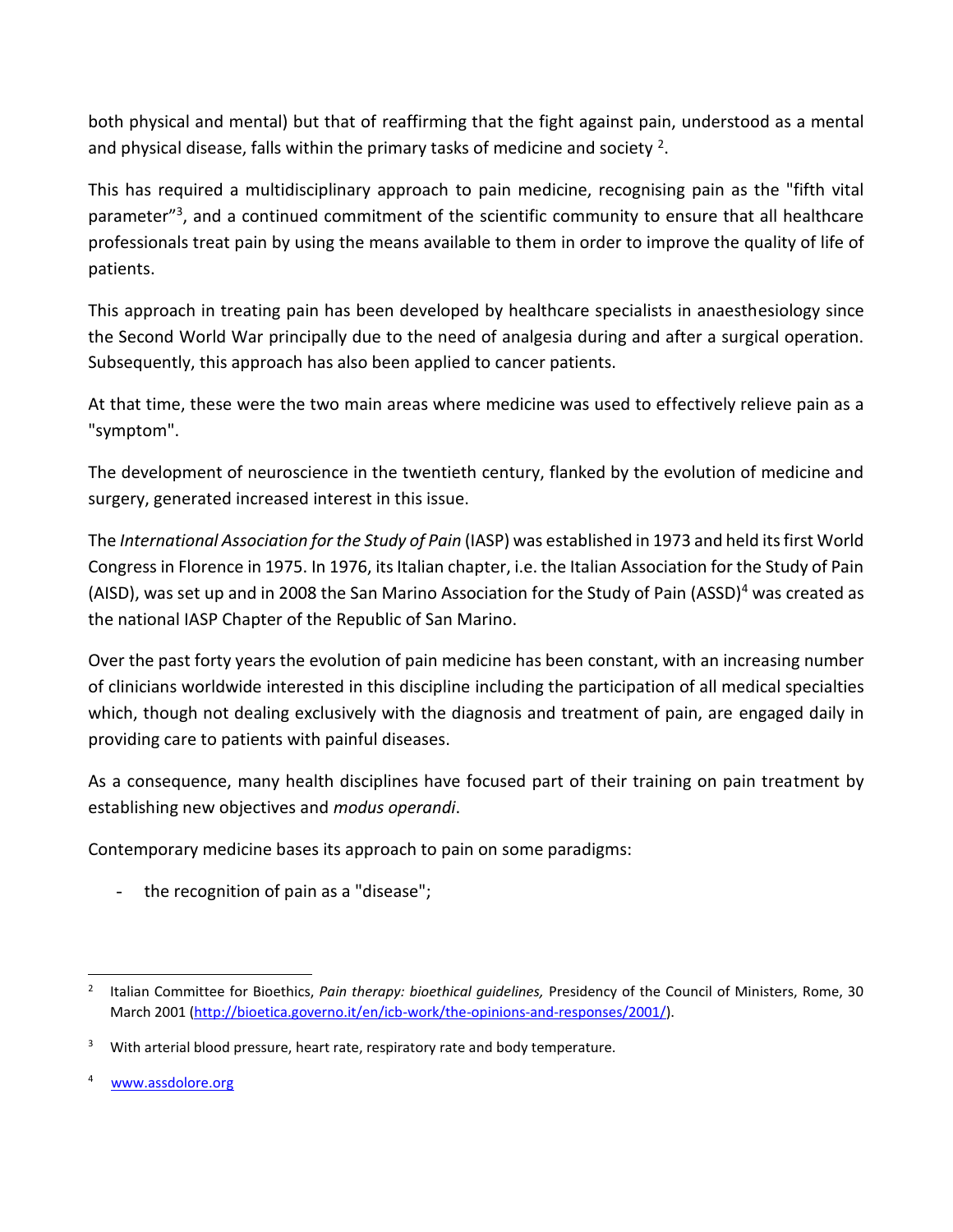- the objectification of pain with parametric tools;
- a multi-modal and multi-professional approach of the teams taking care of patients with pain.

The international scientific community today recognizes the value of a bio-psycho-social, multidisciplinary and multi-professional approach to people with pain.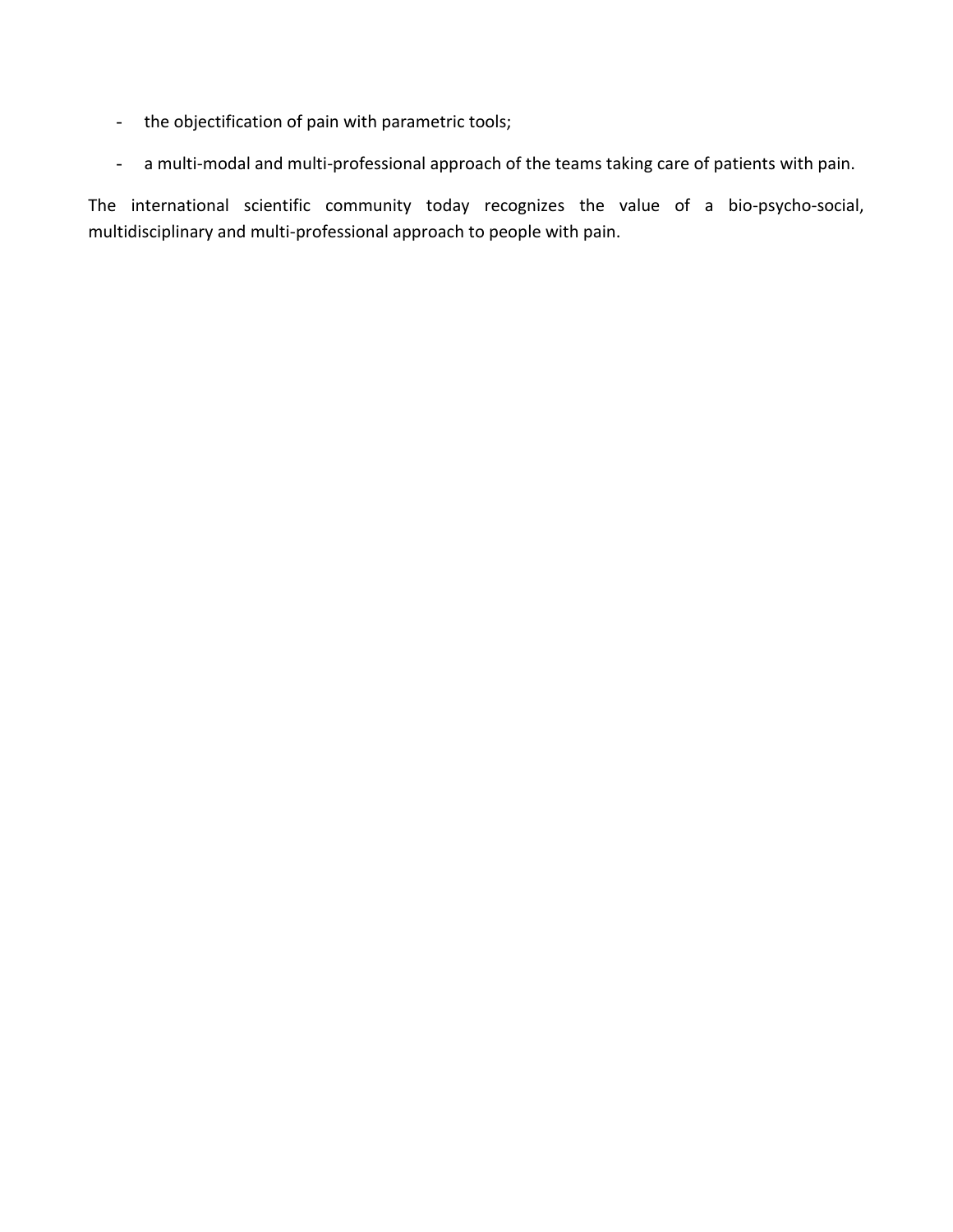## <span id="page-7-0"></span>**THE ROLE OF NURSES IN THE MULTIDISCIPLINARY ASSISTANCE TEAM**

Nurses can play a key role in managing pain using current knowledge of the measures to attenuate it and through adopting best practices for its assessment and management.

Over the years, the transformation of science from "Pain Therapy" (mainly based on drugs and nonpharmacological techniques to relieve the symptom) to "Pain Medicine" (aimed at multidisciplinary diagnosis and treatment of chronic painful illnesses, regardless of their origin) has led to the paradigm that the patient should not (and cannot) be evaluated solely from a "biological" point of view when the intention is to treat a painful disease. Pain, by definition, is indeed both a *sensory* and an *emotional* experience and therefore we also need to deeply know the *psychological* and *social* aspects of the assisted persons, the context in which they live and the repercussions that the disease has on their lives. It would not otherwise be possible to identify the most effective and appropriate treatment for each individual patient.

In order to be practically implemented, this approach requires commitment and competence by the entire health care team assisting the patient. In this regard, each professional (doctor, nurse, psychologist, social worker, etc.) shall have a specific area of intervention, following an integrated assessment of persons in their entirety and not only in relation to some specific aspects.

Therefore, only teamwork permits to meet in a holistic way the needs of the patients and their families.

The palliative care team is an example of constant integration between doctors and nurses specialised in palliative care who, by integrating services with general practitioners, create a palliative care network.

The relevance of the subject of "pain", its daily presence in nursing care and its psychological and physical impact on the patient, makes the ability to carry out an integrated pain assessment a primary ethical goal pertaining to nursing aptitudes.

Nurses are legally and ethically required to support patients within the healthcare system, ensuring that pain relief strategies are used and by promoting patient well-being and relief from suffering.

Article 23 of the Code of Ethics of San Marino Nursing Association reads as follows: "*Nurses undertake to prevent, monitor and alleviate pain and suffering of the person by performing all necessary treatments*".

In order to fulfill the duty of and to meet the need for care and treatment, the necessary means to quantify and evaluate, or rather to objectively identify pain and suffering, have been developed and created over time.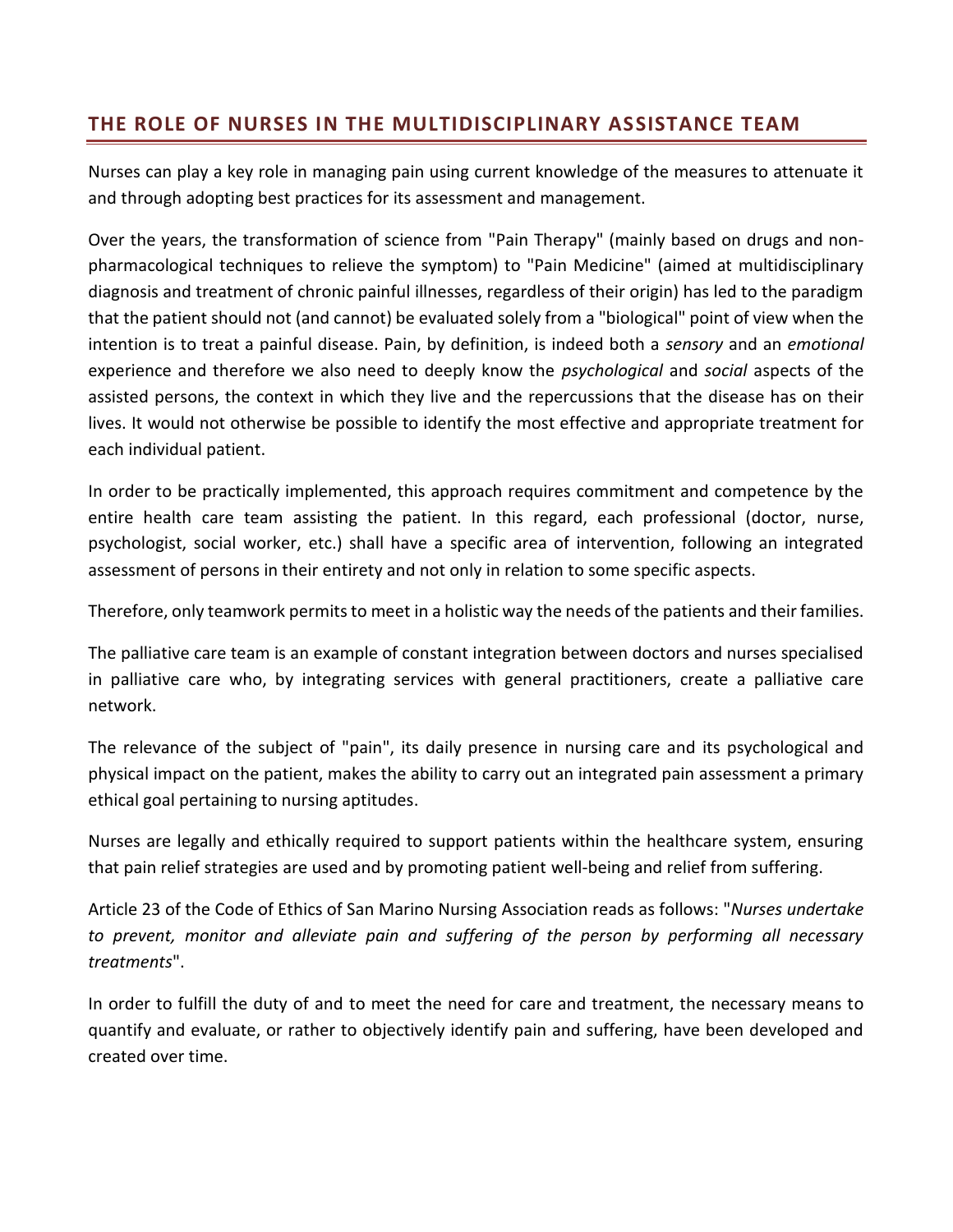The specificity and possible effectiveness of nursing care depend upon the vicinity of the patient. Indeed, nurses are those who, more than any other person, *accompany* the patient through the experience of the disease, the treatment and any causes of pain and suffering.

In preventing and relieving pain, nurses are the closest to the patient. For this reason, they are the only ones who, through a change of attitude, can switch to listening, understanding and subsequently evaluating pain and suffering.

The pain that accompanies a disease, whether acute or chronic, fatal or non-fatal, is first of all the experience that patients have of their own pathology. It is therefore constituted by a primary sensory perception, unpleasant by definition (pain in physiological terms), and by the emotional component accompanying pain, which is deeply subjective and variable.

Therefore, nurses should not only transcribe pain as a vital parameter, but they must accept and understand it for what it is, i.e. an intimate and deep disorder experienced by the patient. Then, they must systematically apply a pain detection process primarily based, as much as possible, on prevention (not just of the symptom), but also on the anticipation of the desire and need for relief, before the request, and subsequently on:

- listening to patients without expressing any personal judgement and accepting their subjective perception (suffering), in order not to undermine diagnosis and treatment and to maintain the trust of the assisted person, who would otherwise feel underestimated and misunderstood;
- dialogue with the reference team. Nurses are responsible, together with other health care professionals, for negotiating those organizational changes that facilitate the improvement of pain management practices;
- administration of the prescribed treatment by the healthcare team's physician and response to efficacy.

Once the subjective perception has been considered, nurses will be able to implement appropriate multimodal assistance strategies, by also offering their fundamental personal contribution that consists in accepting, understanding and integrating suffering as a subjective perception of the patient, avoiding any personal judgements or initiatives.

This process (listening, dialogue, administration and response) shall in any case be respected for each category of patients, regardless of their age, ability or means.

In some situations, the privileged position of anticipation and "listening", vis-à-vis the assisted person, may facilitate dialogue aimed at finding complementary therapy solutions, which, combined with other treatments to improve pain control and reduce doses of analgesic drugs, may limit the incidence and severity of iatrogenic side effects.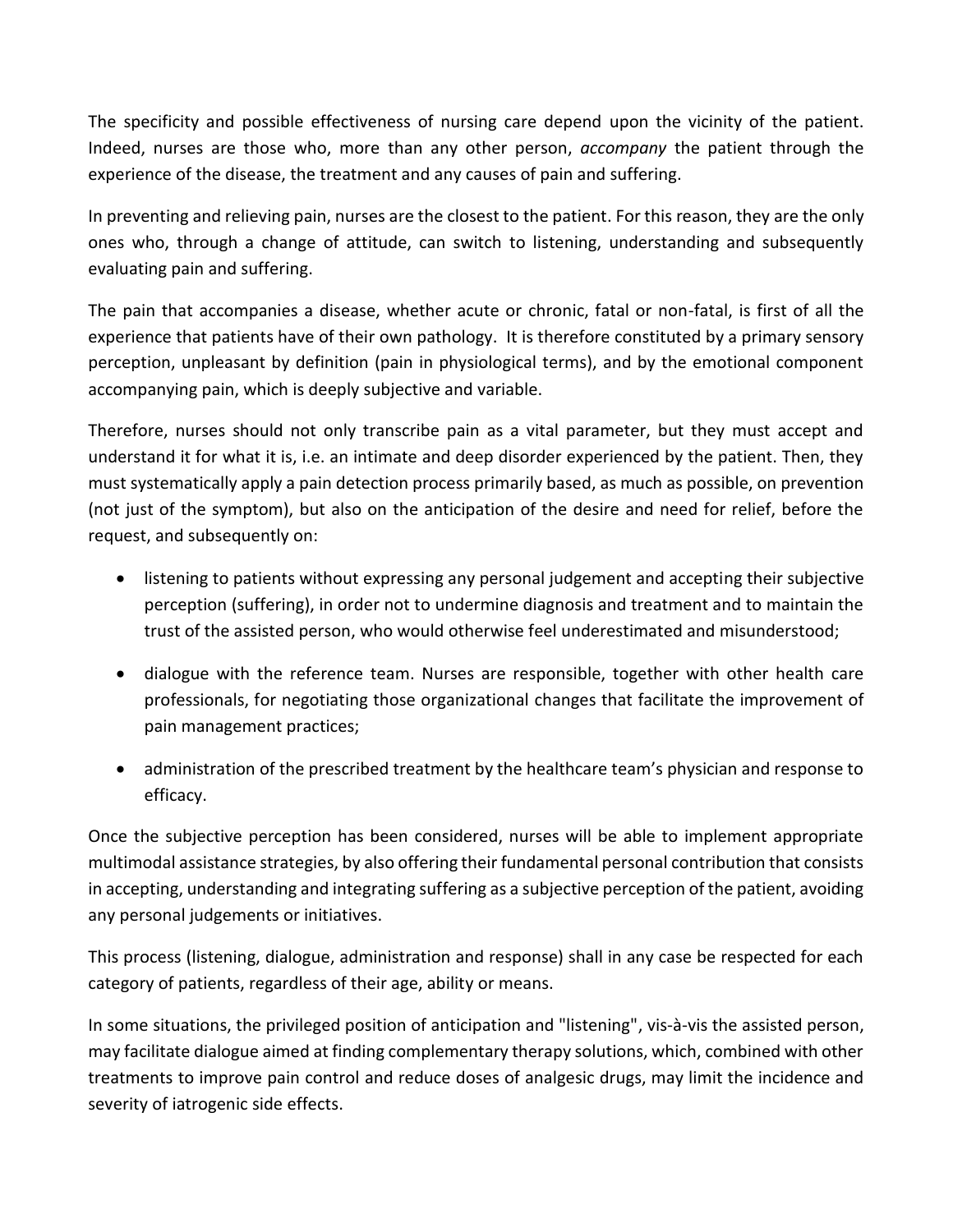In order to identify such therapeutic supports among unconventional techniques and/or medicines (for example, distraction techniques), nurses need to have specific knowledge in order to provide reliable information to the requesting patient: ignorance on this issue would leave patients alone with the risk of leading them to inadequate choices.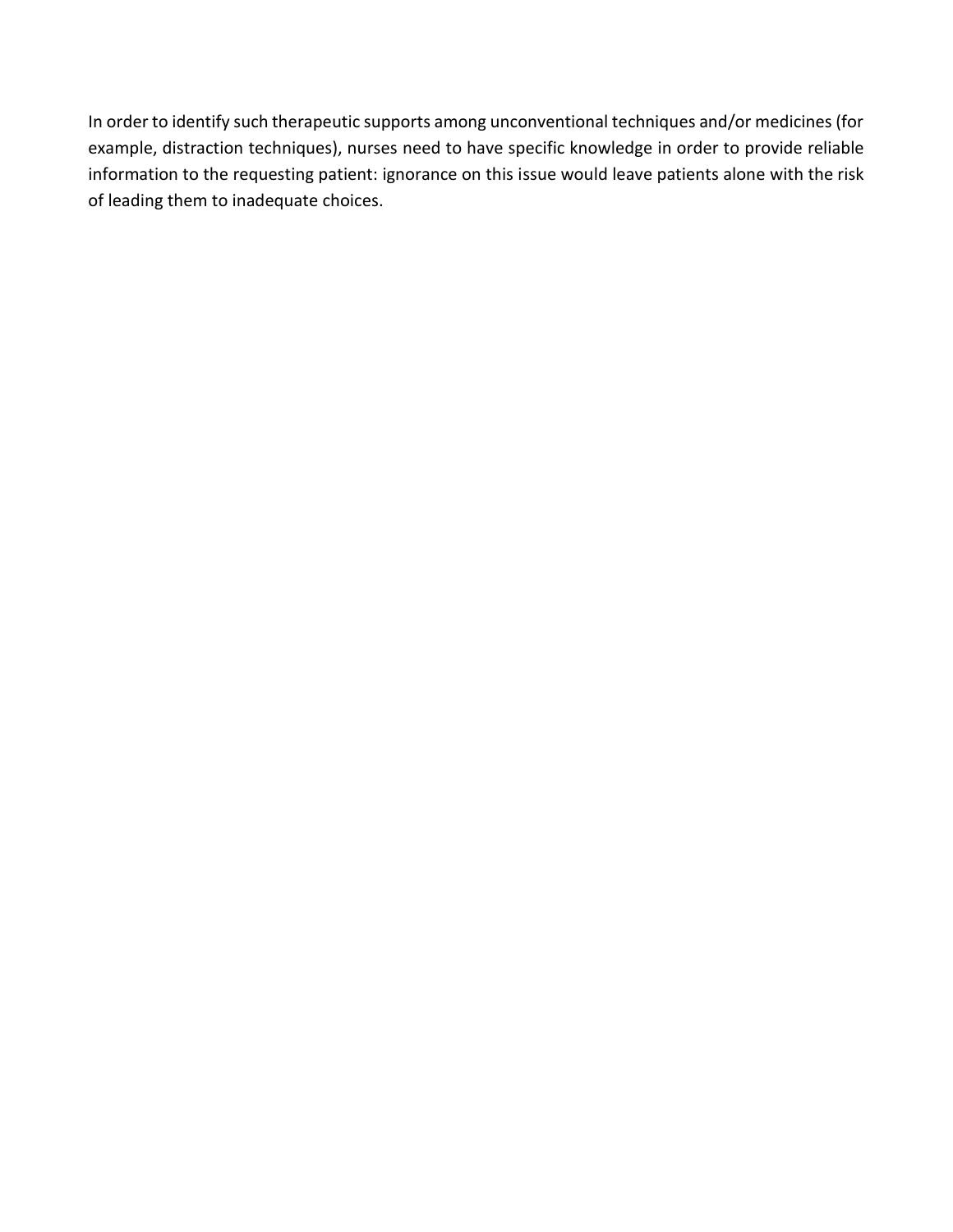## <span id="page-10-0"></span>**PROFESSIONAL ETHICS**

In international scientific debate, the Review carried out in 2006 on the nurses' knowledge of and aptitude for pain assessment and management is of high interest. This analysis shows that the inadequacy in pain management is due, in many cases, to a lack of knowledge of this subject; limited training; lack of protocols for providing consistent treatments; and little aptitude of nurses in recognising and assessing pain as a clinical and care priority <sup>5</sup>.

Therefore the National Bioethics Committee of Republic of San Marino (CSB) believes that nurse employment profiles and empathy in pain prevention and treatment should be more enhanced by means of awareness raising projects and continuous training.

In the area of prevention, it is ethically and professionally imperative that attention be paid to procedural pain (treatments, nursing, invasive procedures such as vascular access etc.). In such cases, in particular in home care treatment, it is not possible to assist only according to detailed and standardized protocols, but on the basis of the commitment, cooperation and experience of the whole team.

A multidisciplinary team and a multimodal intervention are based on shared methods, not just on protocols for medication administration.

According to the Committee, defining pain management merely as medication administration is very simplistic (and ineffective), because nurses shall also bring their personal and professional contribution in every analgesic treatment.

The Committee believes that pain prevention and treatment succeed when the basic principles of bioethics and professional ethics are respected.

#### **Therapeutic or totality principle**

 $\overline{\phantom{0}}$ 

This principle is at the basis of permissibility of a patient's treatment, provided that it is necessary for the safeguard of life itself and for the integrity of the person, understood in his psycho-physical totality.

Closely linked to this principle is the proportionality of treatment, which is related to the knowledge of the concepts of appropriateness and futility.

Therapeutic proportionality justifies the application or the continuation of treatment, even if risky and/or burdensome, in view of a greater benefit for the assisted person (and, vice versa, it justifies

<sup>5</sup> Mattacola P, Serio F, Mauro L, Fabriani L, Latina R., *Le conoscenze e le attitudini degli infermieri nella gestione del dolore: una revisione narrativa della letteratura***.** Pain Nursing Magazine - Italian Online Journal, Vol. 3 - N. 4 2014: pp 138-154.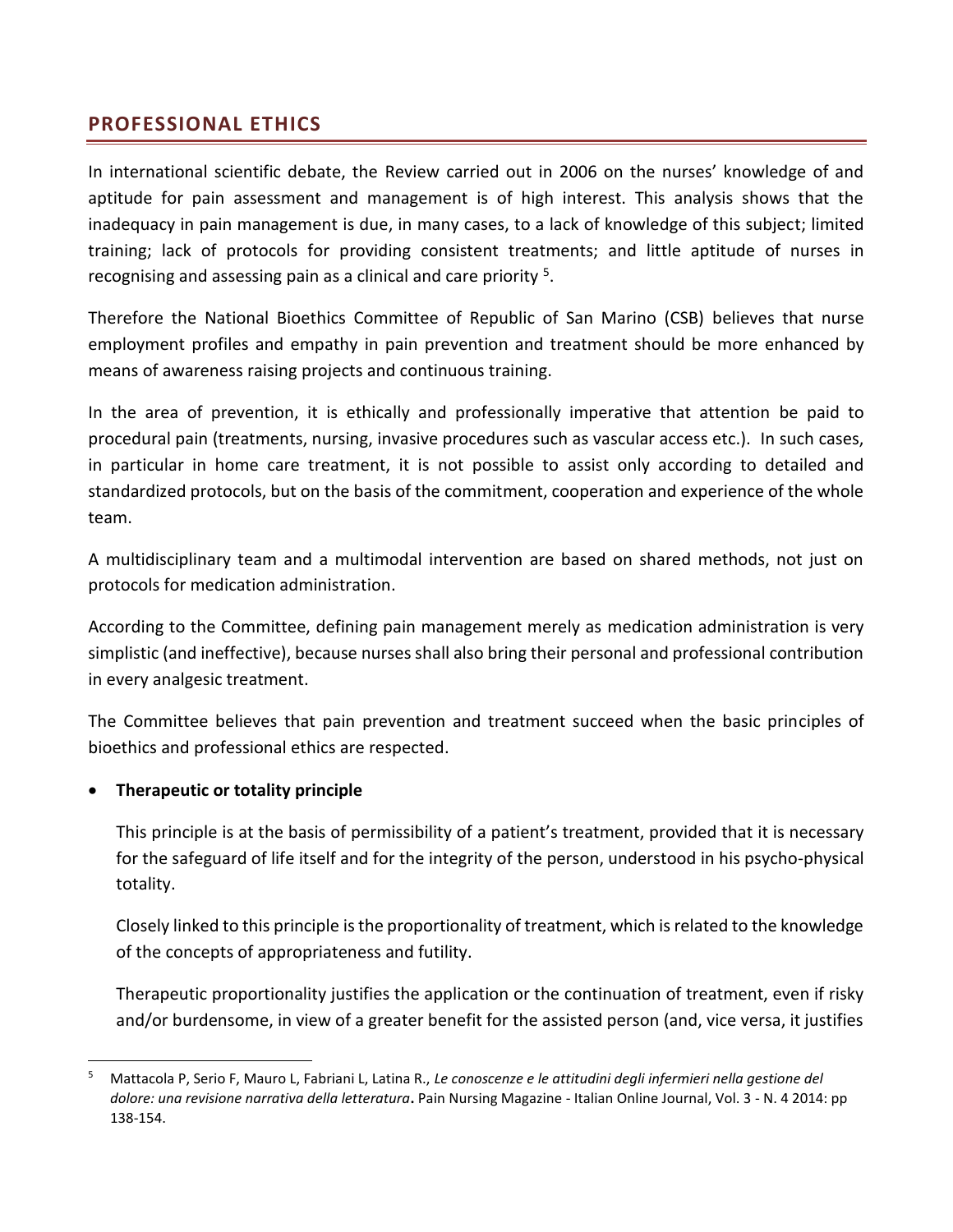omission or suspension of treatment when the "burden" is too heavy compared to the benefits for the patient).

In these cases, the medical decision is also a value-based decision; therefore, the involvement of the patient or his substitutes is an indispensable duty.

Clinical appropriateness relates to the indication or implementation of health interventions in such a way that probable benefit outweighs risk.

From a clinical point of view, a treatment is clearly futile when it fails in strictly physiological terms; whereas in bioethical terms the concept of futility derives from a balance among the criteria of effectiveness, overall benefit and burden of the treatment.

A treatment cannot be performed when it is known that it will not produce any therapeutic outcome. Palliative care is an example both in chronic and end-of-life cases. Where the threshold of proportionality in the chronically ill is overcome, lacking reasonable expectations of recovery as a result of a therapy, the continuation of care favours palliative treatment as the most appropriate choice to treat an incurable patient.

#### **•** Principle of beneficence

Acting according to the principle of beneficence means to take decisions aimed at obtaining benefit in the best interest of the patient.

It applies both to the patient, reassured by the beneficence of the healthcare professional, and to the professional himself, who must be trained and supported.

This can be achieved through specialist training, but above all through a program ensuring ongoing training and maintenance of the skills acquired. Such program should consider the whole psychesoma of the healthcare professional under the supervision of and in cooperation with the team in which nursing is provided.

In the context of pain and suffering treatment, a common violation of the principle of beneficence includes delays or omissions in the administration of painkillers, due to the fact that pain and suffering relief is not recognised as a clinical priority.

In order to comply with this ethical principle, nurses must resort to all methods at their disposal to ensure that patients can, in any case, receive a treatment aimed at reducing pain in due time and in the manner which best suits their needs, regardless of the place and the time of care.

In this context special attention shall be paid to treatments with poor scientific efficacy, but that can induce the so-called "placebo effect", which is very frequent in response to pain.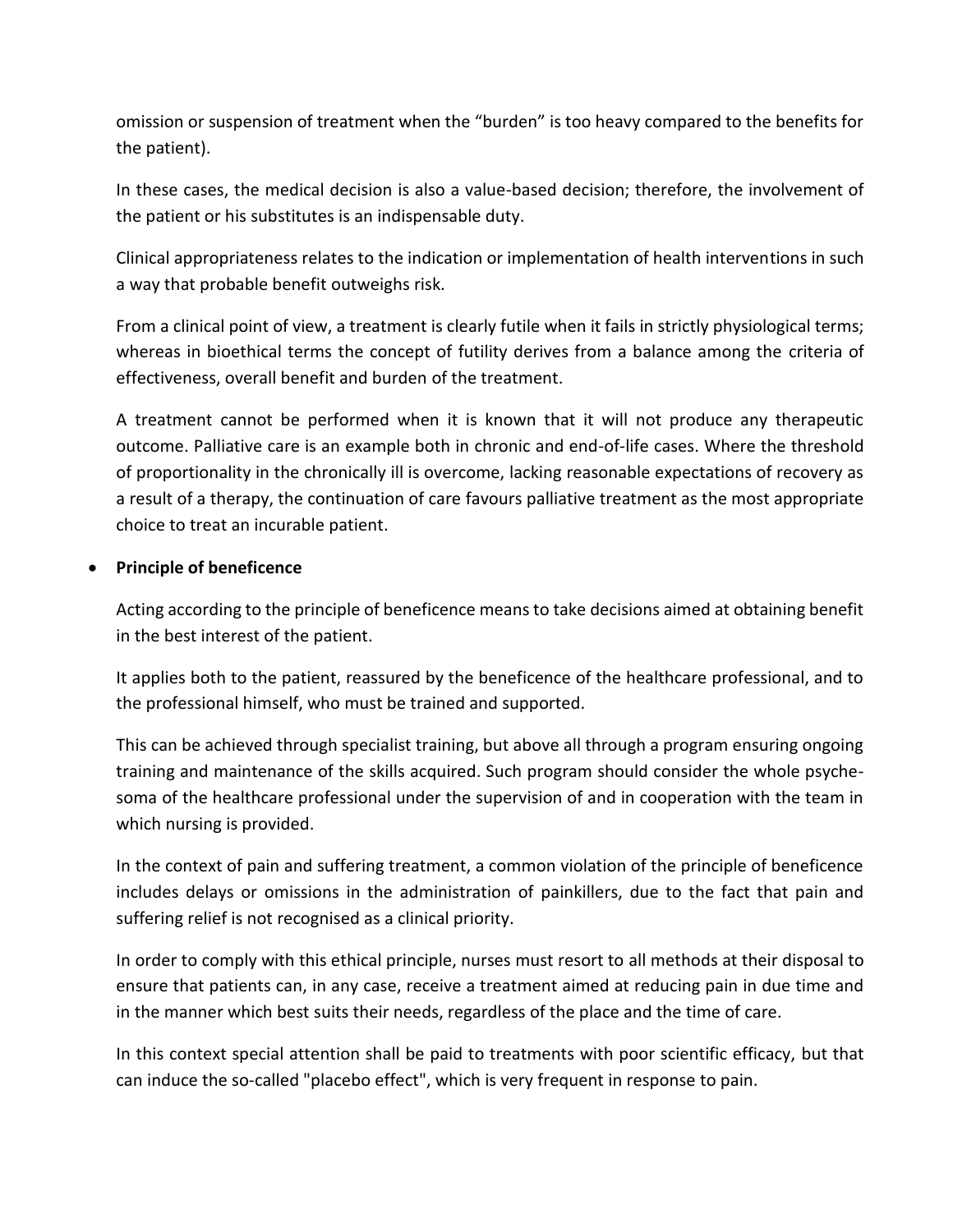The ethical acceptability of such treatments should be assessed on a case-by-case basis, in relation to the risk-benefit ratio of each single treatment.

#### **Principle of non-maleficence**

It derives from the principle led down by Hippocrates "*primum non nocere*".

Health professionals often rely on the principle of non-maleficence to refrain from administering a medicine (or an higher dosage of a medicine) that could bring relief to patients, for fear of side effects.

However, in order to be applied, this principle should be balanced with that of beneficence, following a detailed analysis of the risk-benefit ratio.

Nurses, in order to avoid infringing upon the principle of non-maleficence, must know and consider the side effects that can be associated with the experience of pain not properly treated, whether emotional (anxiety, self-harm) or physical (negative effects on the regulation of blood pressure, heart activity and endocrine system).

Nurses, together with the team caring for a patient, shall also commit to finding alternatives to nonapplicable analgesic treatments, following the principle according to which contraindications to a medicine should not be transformed into contraindications to relieving pain.

For this reason it is important that nurses are adequately trained; they should also be protected, like the rest of the team, (also for the patient's safeguard) from work-related stress problems, such as occupational burnout, which can lead to negative behaviours toward patients and trigger organizational problems.

### **Principle of autonomy**

On the basis of this principle, all individuals have the right to know, choose, request and reject a treatment that may be useful to alleviate their pain and to receive, therefore, detailed and comprehensible information to be able to make that choice in full consciousness.

The patient has also the right "not to know" and informed consent should be intended as a dynamic and conscious process rather than a mere bureaucratic act. During this process, patients can change their mind and be informed on some aspects, or request further information concerning other aspects, thus gradually becoming aware of their conditions over time.

All persons have the right to make decisions about their health, irrespective of the opinions and prejudices of third parties.

The principle of autonomy is violated when healthcare professionals do not respect the right of each patient to choose how his or her pain should be treated.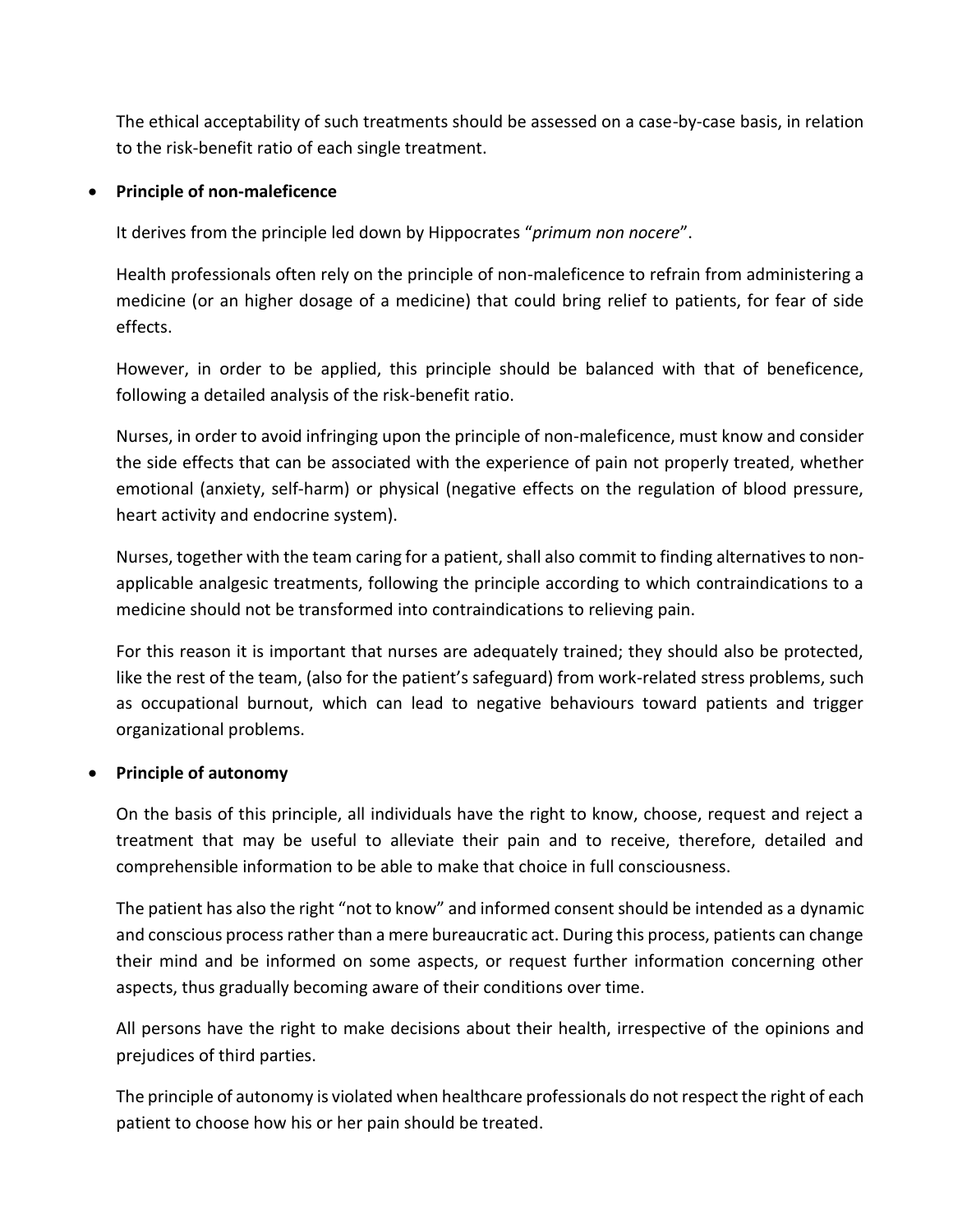This violation also includes, for example, failure to provide patients with comprehensive information on how much and how often they can receive analgesic treatment.

In the context of therapeutic protocols providing for the autonomy of the person in pain management and in order not to adversely affect the effectiveness of such management, healthcare professionals shall act as transparent and present mediators. They shall also develop integrated team communication, which must be homogeneous and the result of periodic meetings for cases entailing a multidisciplinary and multi-professional intervention.

Integrated team communication ensures that healthcare professionals achieve and maintain a balance between the duty to provide information to patients and their autonomy to know and not to know.

In this context, it is fundamental to clarify the meaning of the concepts of withdrawal of treatment, futile medical care and treatment abandonment, in particular in end-of-life situations.

Withdrawal of treatment must be understood as the suspension or interruption of those treatments that only result in a painful and useless prolongation of agony of the end-of-life patient, in the light of a risk-benefit ratio in which benefit is null and treatment is inappropriate since it is excessive.

The decision to withdraw treatment should not be considered euthanasia, since the death of the person, if occurring, is neither desired nor sought, but is an irreversible process.

Similarly, withdrawal of treatment should not be identified as treatment abandonment, which is instead a form of euthanasia, i.e. an action or omission which, in and of itself and by intention, causes death, with the purpose of eliminating all suffering.

Futile medical care must be understood as overtreatment compared to the goal of treating patients, for the risks it entails, for the documented ineffectiveness of the treatment and for its burden.

#### **Principle of justice**

According to the principle of justice, every patient must be guaranteed the necessary treatment, according to the parameters of appropriateness and proper allocation of available resources.

We can consider for example an athlete who, even for a minor injury, may feel pain and suffering in a peculiar way due to the violent impairment, albeit temporary, of all his social and professional activities.

Therefore, this example shows the importance of considering every individual as "weak" when providing relief from pain and suffering, without *a priori* adapting treatment and resources to predetermined standards.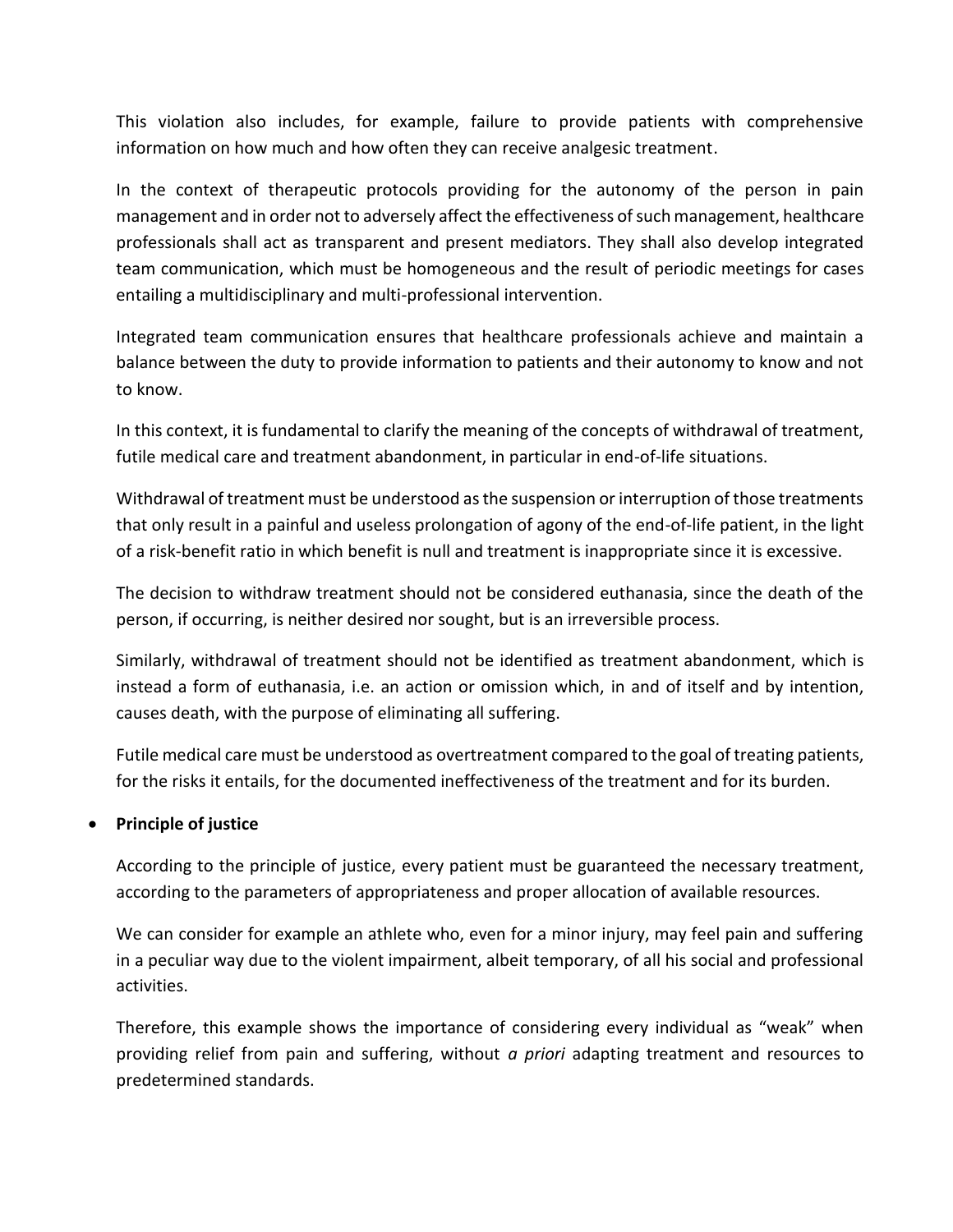Relief from pain and suffering is also recognized as a fundamental human right. As stated previously, it is achieved through teamwork in the context of a clinical and healthcare decision-making process based on which a higher share of resources is allocated to a patient having higher chances of healing or urgently needing to restore his physiological functions, compared to another patient, since (organisational and economic) health resources are not unlimited. In this context, in compliance with the principle of justice, nurses focus their attention on patients that the other members of the team cannot treat effectively in order to ensure comprehensive pain relief.

Such distribution of the various competences among the team members ensures that the therapeutic principle is respected for all patients, providing each of them with the most appropriate care.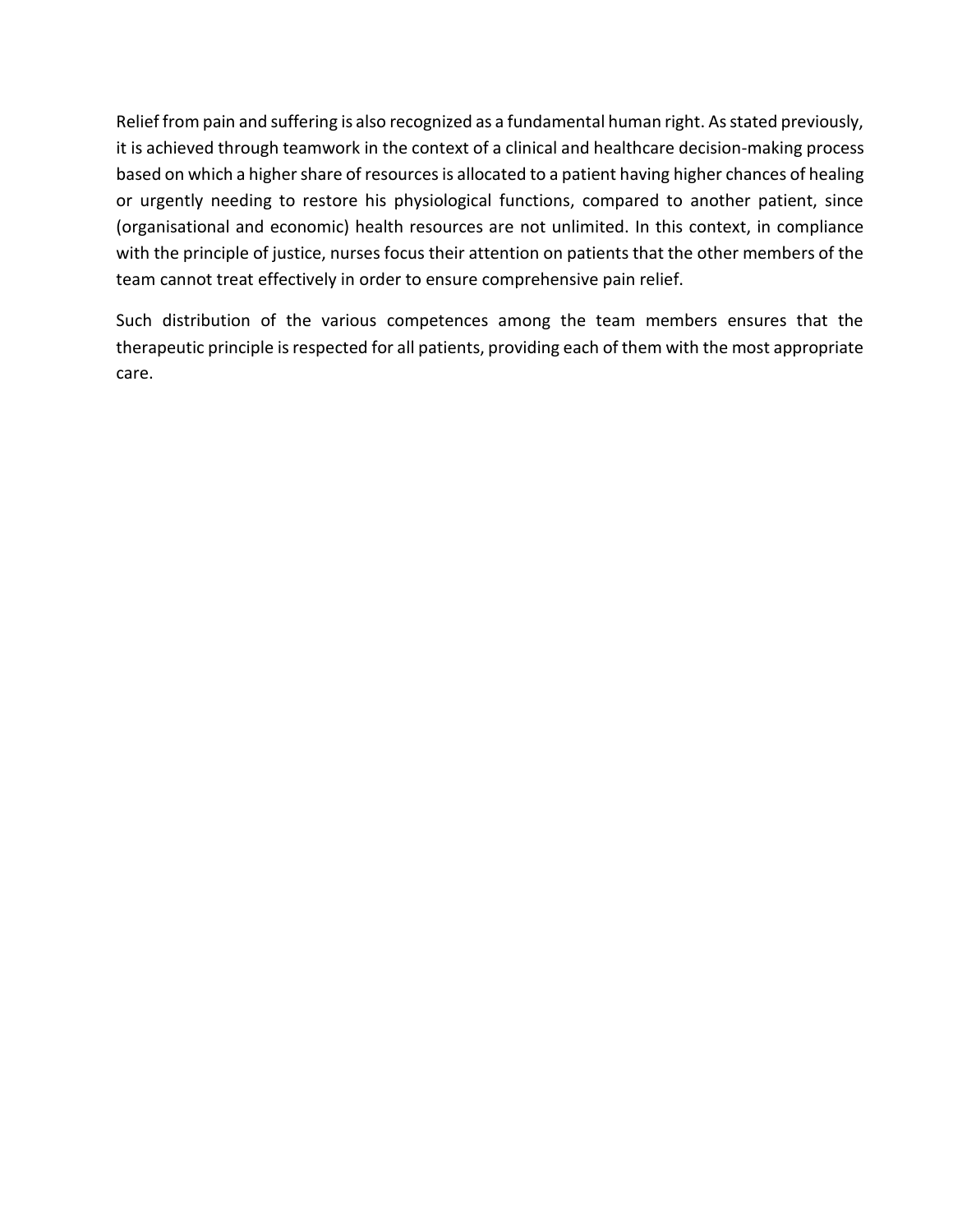## <span id="page-15-0"></span>**CONCLUSIONS**

The Committee recognises the fundamental value of nursing in pain treatment, by virtue of the privileged and close relationship that has always existed between patients and nurses.

Therefore, in the light of the observations made, the Committee believes that pain management nursing must be based on the following ethical requirements:

- recognition of the subjective and articulated component of pain in any individual patient in order to not violate the principle of justice;
- recognition of the attention to pain as a clinical and urgent priority in order to ensure compliance with the principle of beneficence;
- knowledge of complications related to insufficient pain treatment as a benchmark against which to measure the principle of non-maleficence;
- reliable, correct and comprehensible information to patients, acting as a support and guarantor of their freedom of therapeutic choice in order to ensure compliance with the principle of autonomy;
- the need to avoid the negative stigma of pain and suffering (on the contrary, it is appropriate to assist patients in terms of pain integration and resilience when pain cannot be completely controlled);
- In the particular context of palliative care and end-of-life nursing, the general therapeutic attitude is not focused on efforts to treat the disease, but on palliative care. Palliation is an admission of inability to overcome a disease and, at the same time, a declaration that the ill person will not be left alone. Consequently, attention should be given to reduce all forms of suffering affecting ill persons both physically and psychologically, where it is not possible to eliminate pain. It is important to recognize that in case of end-of-life patients the principles of beneficence and justice defend appropriate and intensive pain treatment more than the fear of side effects justifies a conservative approach. The objective is no longer to "heal", i.e. to cure a disease and to extend life expectancy, but rather to alleviate pain, that is to say to reduce any suffering that a person undergoes. Therefore, the lawfulness of end-of-life care is established by its very purpose, namely to alleviate suffering by refraining from any treatment directly aimed at accelerating the death of the patient.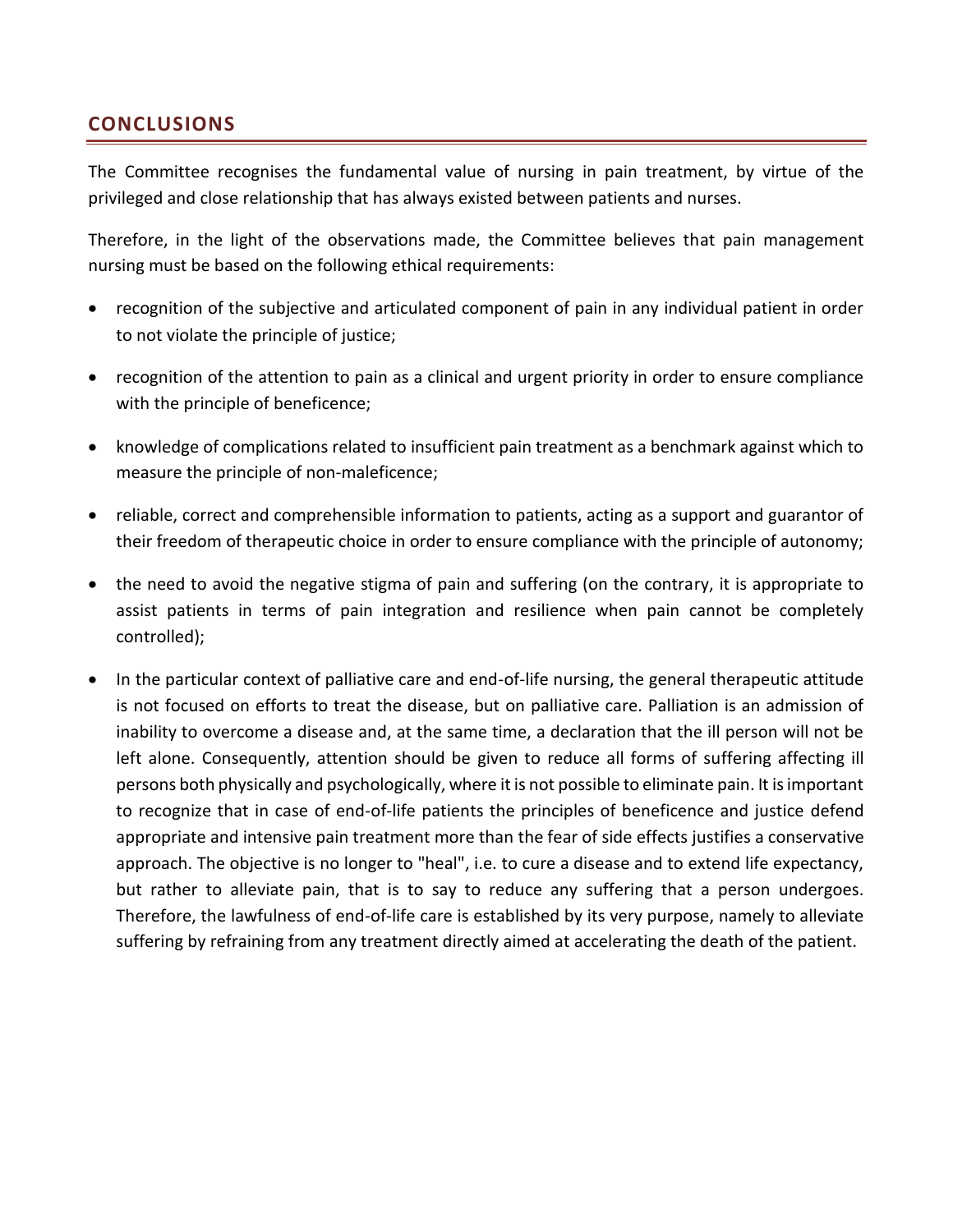## <span id="page-16-0"></span>**RECOMMENDATIONS**

The Committee, in awareness of the necessity to carry out an integrated assessment of pain and suffering through a multidisciplinary multi-modal approach, expresses the following recommendations:

- nurses must be an active part of a multidisciplinary team, knowing the different fields of intervention, as well the contribution in terms of diagnosis and treatment that each member of such a team is able to make for the treatment of patients;
- nurses, wherever they practice, have the responsibility to undergo training and to be continuously updated on the specific aspects related to pain treatment;
- it is necessary to ensure continuous support to nurses, even in a team, in order to prevent burnout;
- nurses should know and integrate, if possible and when required, non-pharmacological techniques for the control of pain and be able to inform patients about pain and suffering management to help them make informed and free therapeutic choices.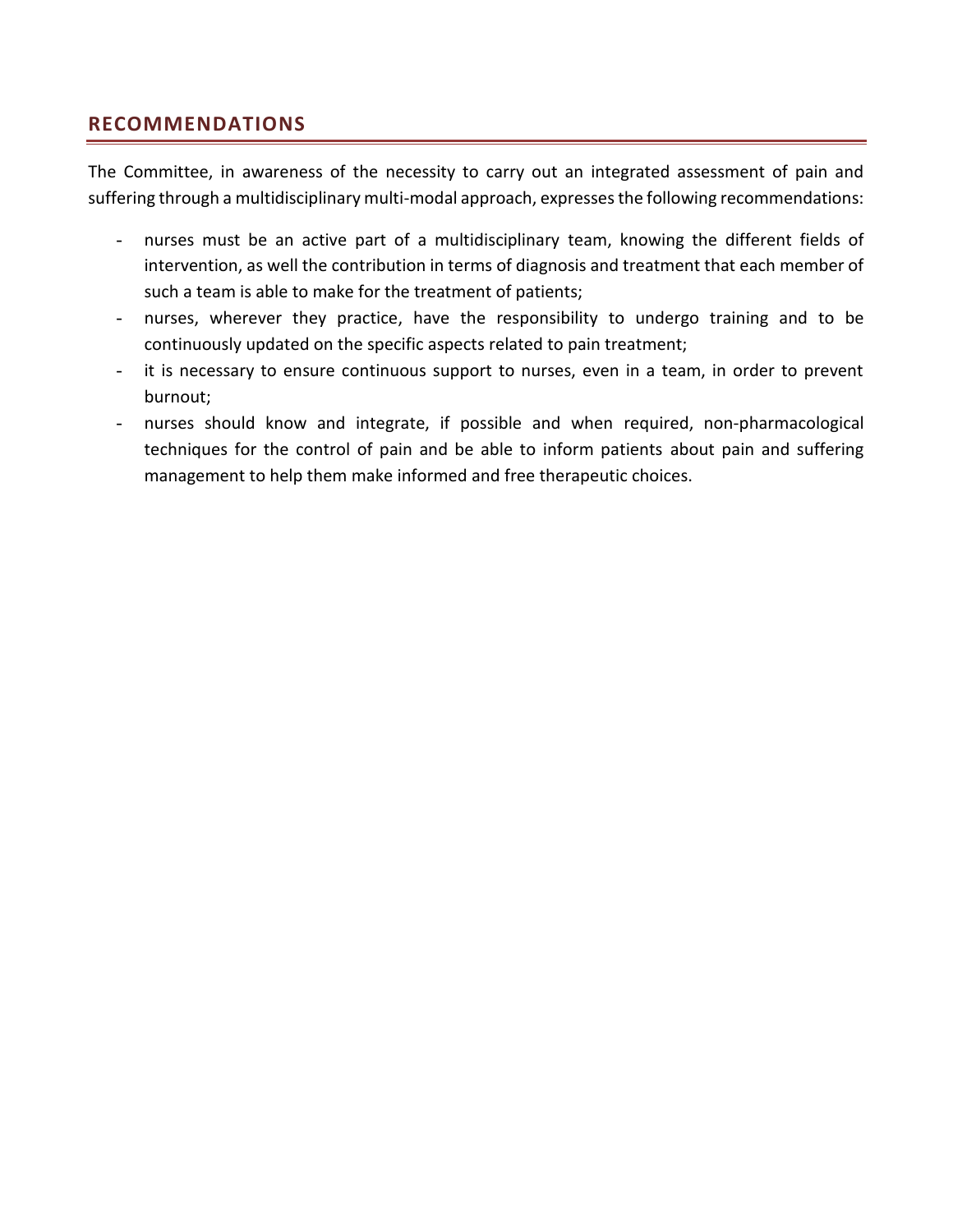## <span id="page-17-0"></span>**APPENDICES**

#### <span id="page-17-1"></span>THE NURSING PROFESSION IN REPUBLIC OF SAN MARINO

The profession of nursing in the Republic of San Marino took its first step in the 1940's when the profession was learned only by working in the field, from the practical experience of doctors, religious personnel and older nurses.

With the transformation of the learning activity in a more structured modern nursing school, the professional figure of the nurse, from the straight dependence of the physician, became more autonomous with specific duties in terms of patient care and integration in the health system. The nurse is now part of the health team with specific and independent duties.

The development of the nursing role and its education made it necessary to have codes and regulations for this important profession.

During the Second World War the hospital of San Marino treated a large number of patients; the nurses who worked in the hospital were recruited among unmarried people in good health, people from good families and in possession of a good reputation (referenced among persons of greater social importance of the time). The work ranged from cleaning, management of the kitchen and linen room up to the administration of medication to the sick.

During the following years the first nurses trained at the boarding school in Bologna, Italy arrived to the San Marino hospital. Thanks to these nurses, a new organization of work and a greater awareness of the identity and role of the nursing profession gradually began.

However it was only in 1981 when the whole nursing body aligned in a sole professional figure by an extraordinary retraining of the entire staff that was, up to that time, generic.

In the 1990's, finally supported by the existing nursing schools, an academic course was established. It conferred a degree and, as a result of the reform of the university of the year 2000, a three year degree course (followed by the closing of the old nursing schools) and a Bachelor of Science Degree (for the training of researchers, nursing directors and university professors).

In the same way, the fact that the so-called job description (a closed catalogue of duties assigned to nurses) was no longer compatible with a professional figure whose role had become more important. The nurse takes part in the process of care and assistance of the patient within a team, and assumes decisions as an expression of the professional vocation and also the consequent responsibilities.

This change, for the nursing professionals of the Republic of San Marino, has been definitely accomplished by the adoption of the so-called "role profile" that replaces the obsolete job descriptions,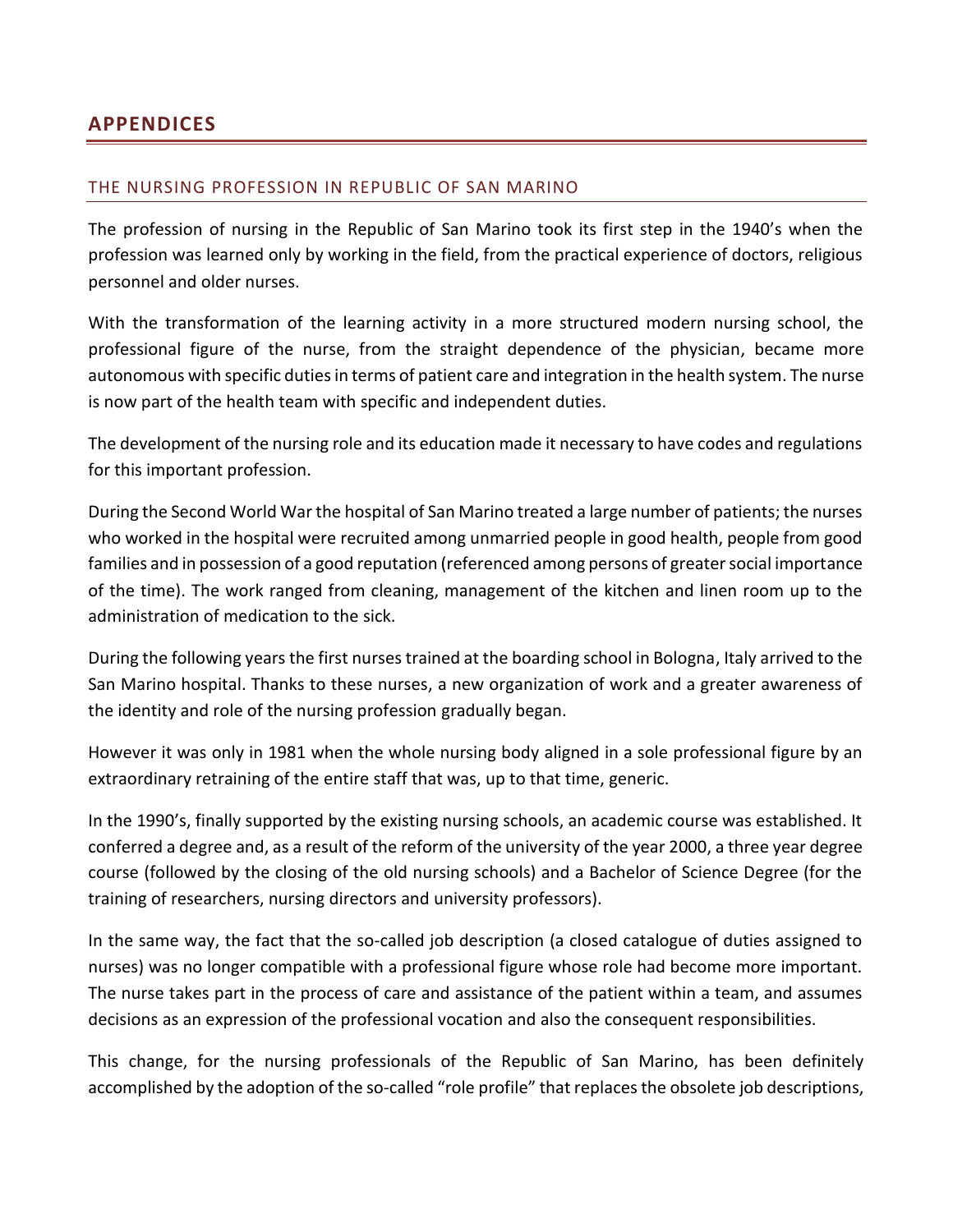and has projected the nurses towards the dimension – already acquired by their foreign colleagues – of practicing a free profession.

It was therefore inevitable that nurses who became professionals adopted their own Code of Ethics, which was carried out with the support and guidance of the National Bioethics Committee of Republic of San Marino and approved on May 15, 2017<sup>6</sup>.

Finally, it is hoped that soon it will be possible to establish a professional association to enforce compliance with these rules and binding on anyone who intends to practice nursing, and on the permanent formation of their members.

These elements are the essential and mandatory pillars for the enhancement of the professional itinerary aimed to ensure that nurses become professionals present at the side of the patient and ready to accompany him effectively in his encounter with the disease and supporting him in his battle.

#### <span id="page-18-0"></span>REGULATION OF THE REPUBLIC OF SAN MARINO<sup>7</sup>

l

Decree May 5, 2005 n°70, *Regulation in the matter of authorization in the establishment and practice of public and private health care, social health, and social educational facilities* (Attachment 2.1.2).

Decree October 22, 2014 n°165. *Profiles of roles in the extended public sector.*

<sup>6</sup> The code may be found at the following website: [http://www.sanita.sm/on-line/home/bioetica/comitato-sammarinese](http://www.sanita.sm/on-line/home/bioetica/comitato-sammarinese-di-bioetica/documenti-csb-italiano.html)[di-bioetica/documenti-csb-italiano.html](http://www.sanita.sm/on-line/home/bioetica/comitato-sammarinese-di-bioetica/documenti-csb-italiano.html) 

Regulation may be downloaded from the website of the "Consiglio Grande e Generale": <http://www.consigliograndeegenerale.sm/on-line/home/archivio-leggi-decreti-and-regolamenti.html>